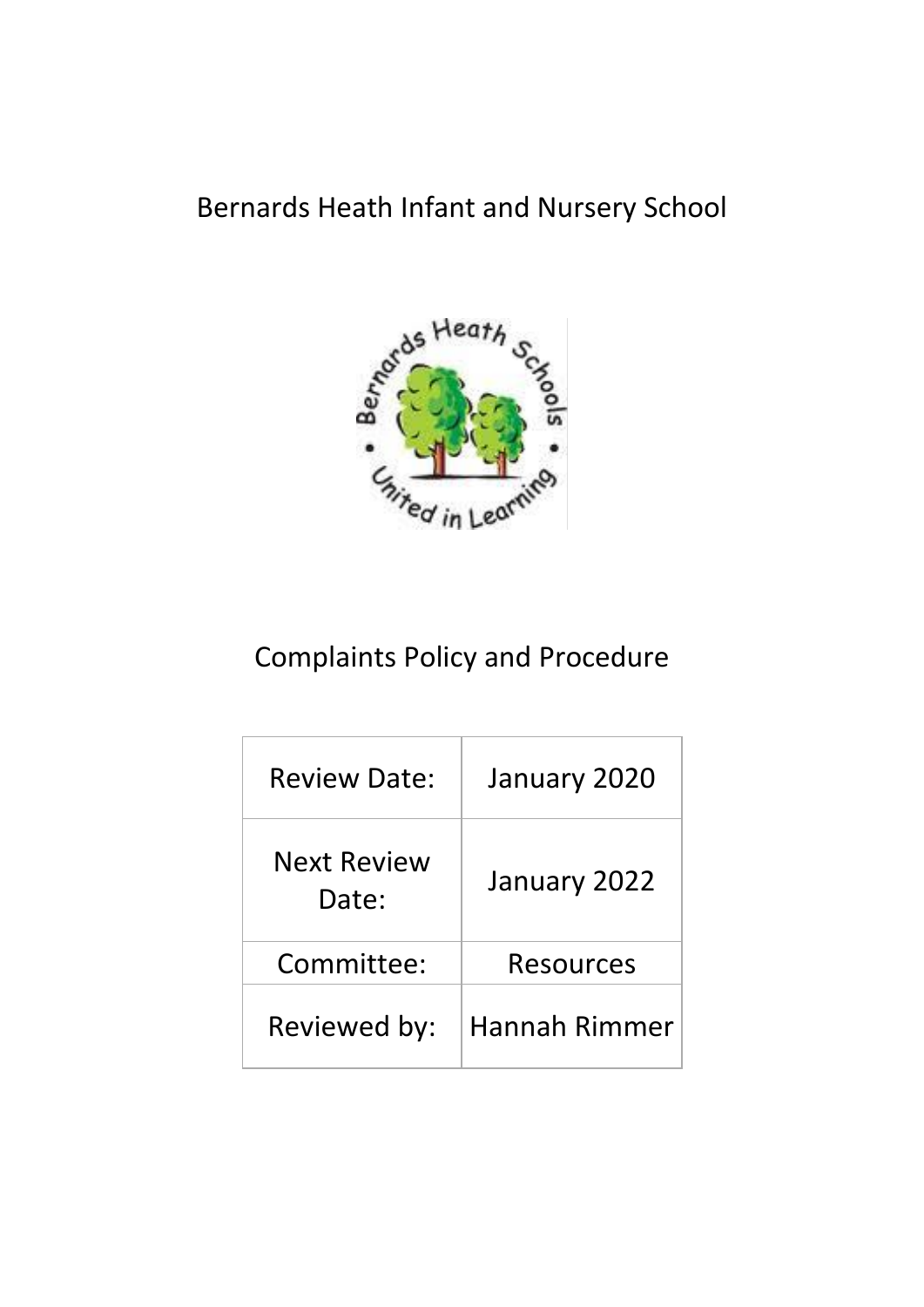## **Introduction**

This document outlines what happens when a parent or carer wishes to make a complaint; it covers both the informal and formal procedures.

We care about what you think. Each day we make many decisions at school and try hard to do so in the best interests for all children and families in our school community. Your comments about the decisions we make can help to shape our policy and practice. We welcome your feedback, both the type that can help us improve or that celebrates what we are doing well.

As we say in every new parent meeting, effective communication between home and school is vital and we pride ourselves on building relationships with our families and tackling small issues before they grow. You are welcome to come and talk to us about a particular aspect of school life, policy or procedure without actually making a complaint - you might just want to share your experience with us, bring something to our attention or get some clarity on a situation.

If you are dissatisfied about the way your child is being treated, or any actions or lack of action by us, we would welcome the opportunity to talk to you in person about this. You can make an appointment with us on the phone (01727 852106) in person at the office or via email[: admin@bernardsheath.herts.sch.uk](mailto:admin@bernardsheath.herts.sch.uk)

## **Our aims**

Your feedback/complaint will be dealt with honestly, politely and in confidence. Your feedback/complaint will be looked into thoroughly and fairly. If your complaint is urgent we will deal with it more quickly. We will keep you up to date with progress at each stage. We will apologise if we have made a mistake. You will be told what we are going to do to put things right. You will get a full and clear written reply to formal complaints within 28 school days (5<sup>1/2</sup>) weeks).

## **How to make a complaint in the first instance – Informal Stage**

We hope that most complaints can be settled quickly and informally, either by putting matters right or by giving you an explanation. If there is something you are not happy about, or you don't understand why we are doing something in a particular way, please come in and discuss it with your child's class teacher in the first instance or another appropriate member of staff, this might be a subject or year group leader, the Special Educational Needs Co-ordinator (SENCo) or a member of the leadership team including the Headteacher.

We know that it can feel uncomfortable to question or challenge something, but if you don't tell us what is concerning you we cannot explain what we are doing or try to put it right. If the member of staff you speak to in the first instance is unable to resolve the matter, you should make an appointment with the Headteacher.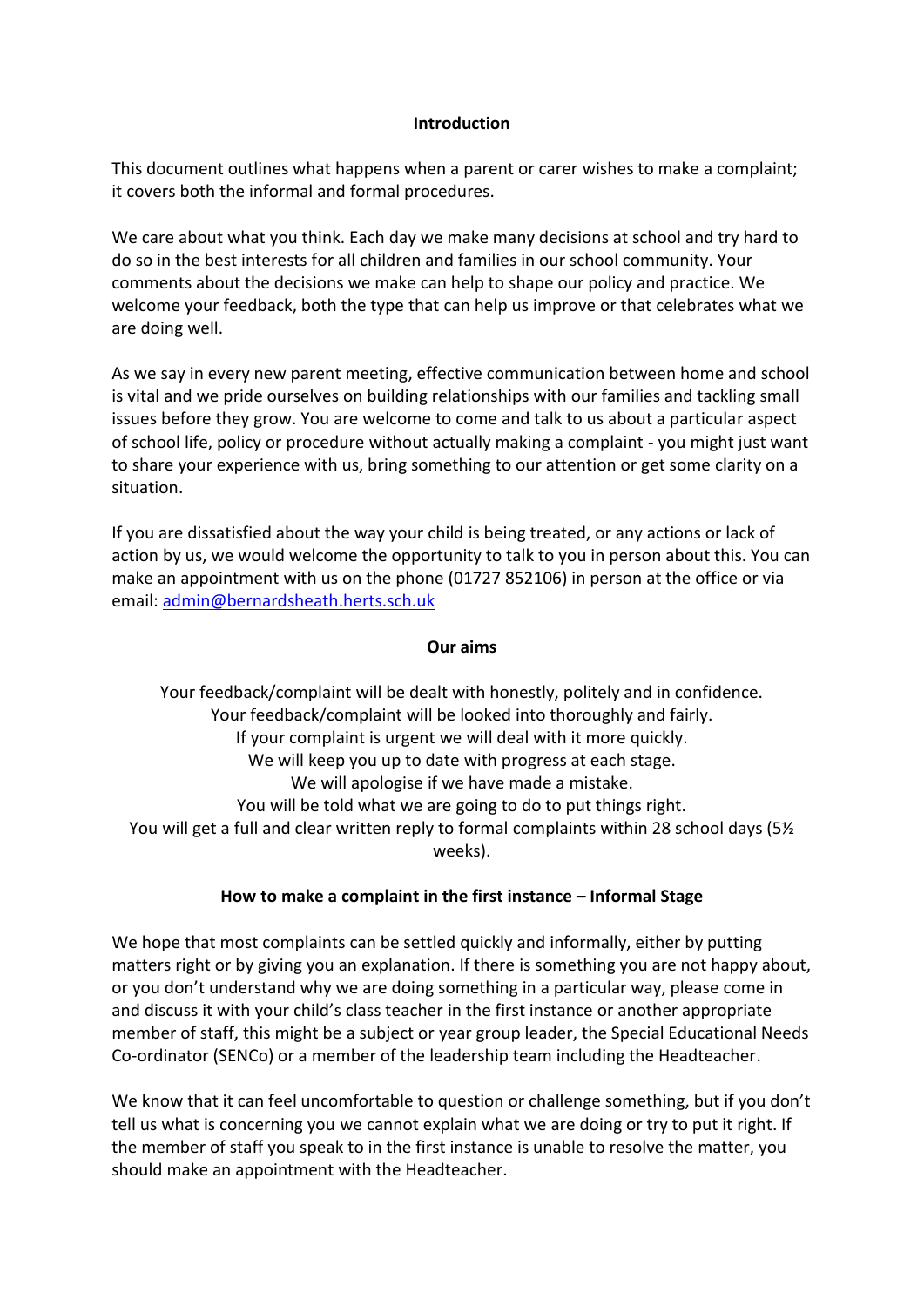We hope that at this point we can respond adequately to your feedback/concern/complaint but acknowledge that sometimes this is not possible. In this case there is a next step.

# **First Formal Stage – Stage 1**

Request a meeting with the Headteacher who clarify with you whether you are making a complaint or sharing a concern.

If making a complaint they will then ask you to share:

- The details of your complaint
- What steps, if any, have you already taken to resolve your complaint
- What you feel would be a successful outcome

There is a written form that you would be asked to complete in advance of your meeting with the Headteacher (Appendix 1).

The Headteacher will investigate your complaint and aim to inform you of the outcome within 10 school days (2 weeks).

If your first contact is with an individual Governor, they will advise you to take up your concerns with the appropriate member of staff or Headteacher. A Governor should not be made aware of a potential complaint as they may be required to sit on a Panel in the event of a formal hearing (Stage 2) and should be impartial.

If your complaint is about the Headteacher, you should write to the Chair of Governors. If your child has a Statement of Special Educational Needs (SEN) or an Education, Health and Care Plan (EHCP) you might find it helpful to talk to our Special Educational Needs Coordinator (SENCo) or your child's named Special Needs Officer at the Local Authority. The SEND Information Advice and Support Service (SENDIASS – formerly Parent Partnership) may also be able to help you.

# **Second Formal Stage – Stage 2**

If you remain dissatisfied following Stage 1 and wish to take your complaint further, you will be asked to write a letter addressed to the Chair of Governors.

In the letter you should:

- Make it clear why you are complaining
- Say who you have spoken to already
- Explain what you want to happen as a result of your complaint

The Chair of Governors will arrange for your complaint to be considered and investigated under the arrangements provided by Herts Local Authority. This will involve a Panel of Governors at a hearing where the complainant and the respondent are invited to attend. If the Chair of Governors or another Governor has been involved in discussions to help settle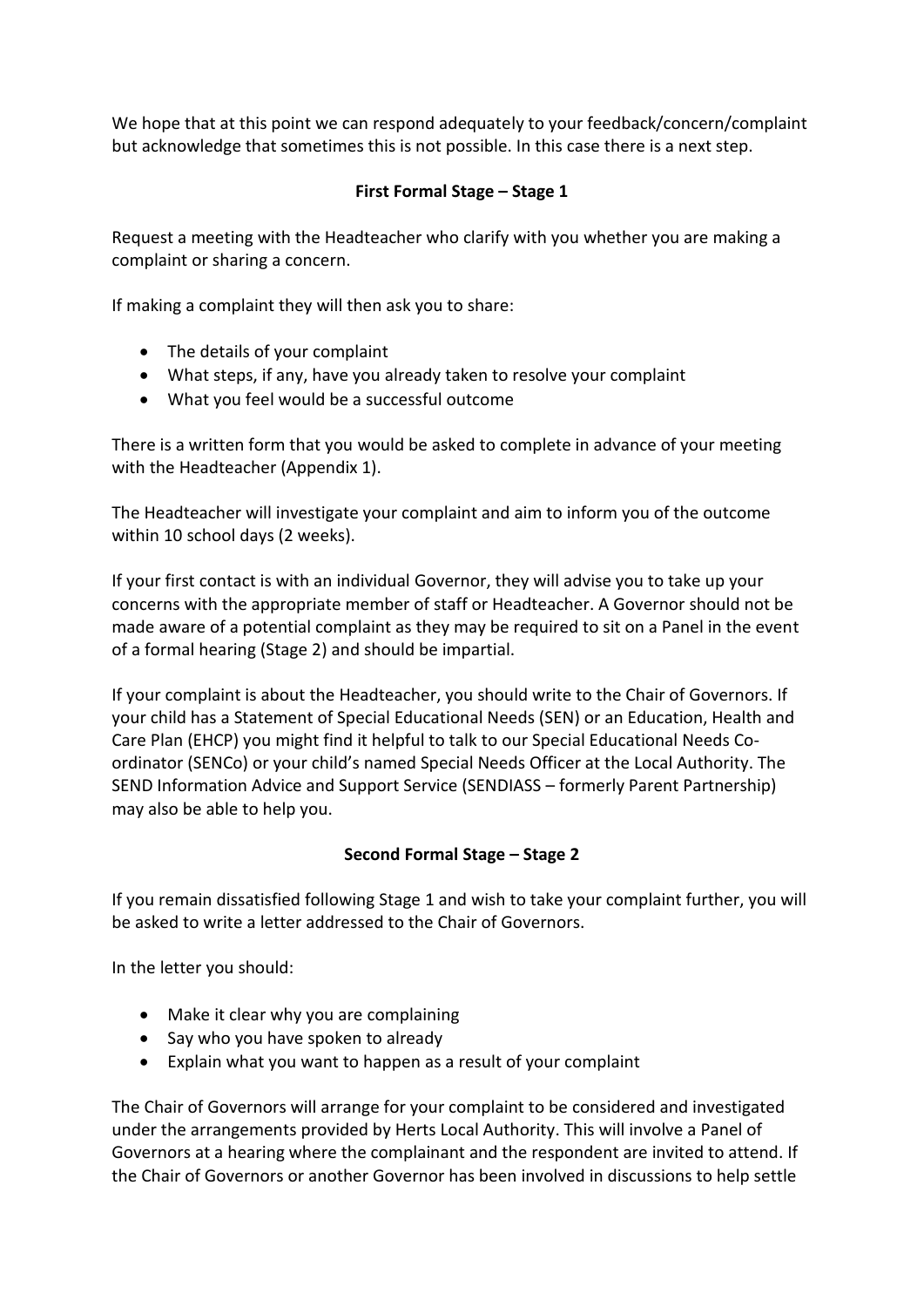the matter at Stage 1, s/he will arrange for another Governor to take charge of the situation. Neither the Chair of Governors nor the Governor in charge will sit on the Panel themselves and they will instead ensure that a Panel is convened in line with the timeframes and guidance provided to them by Herts Local Authority. These timeframes will be shared with you in Governors initial written response. The Governor in charge of investigating the complaint may ask to meet you to discuss your concerns. It is not advisable for a Panel to investigate and conclude matters without giving the Complainant and Respondent the opportunity to respond. Therefore a formal hearing with all in attendance is most preferable.

You should make sure that the Governors' Complaint Panel is provided with any written information or evidence you intend to use in a formal hearing. You may bring a friend, representative or interpreter to any meeting if you wish. The Chair of the Panel may invite any person who may help establish the facts of the complaint. The Chair should tell you who this person is before the meeting. If any member of staff is required by the Governing Body to attend a meeting they will have the opportunity to be accompanied or represented as they wish. A member of staff named in a complaint may also choose to attend a meeting, even if not required to do so by the Governors. They may be represented. If this happens, we will inform you in advance.

When the Panel has fully investigated your complaint, the Chair of the Panel or the Governor in charge of the investigation will write to you to tell you the findings. These findings will be reported to the Governing Body. The Chair of Governors will then write to you confirming the outcome of your complaint and any agreed actions to be taken. Our Governing Body will aim to deal with your complaint within 28 school days (5½ weeks).

## **Further Recourse**

Most complaints are resolved by the process above. Should your complaint not be resolved, your further options are as follows:

You can complain to the Secretary of State at the Department for Education: The Secretary of State Department for Education Sanctuary Buildings Great Smith Street London SW1P 3BT Website: www.education.gov.uk Telephone: 0370 000 2288

In the case of complaints about Special Educational Needs provision, you may complain further to the Local Authority. This should be done by writing to the Children's Services Complaints Manager. It should be noted however that if you wish to pursue this route, you must do so within 20 working days (4 weeks) of receiving the written outcome of the hearing into your complaint. After 20 working days (4 weeks), neither the school nor the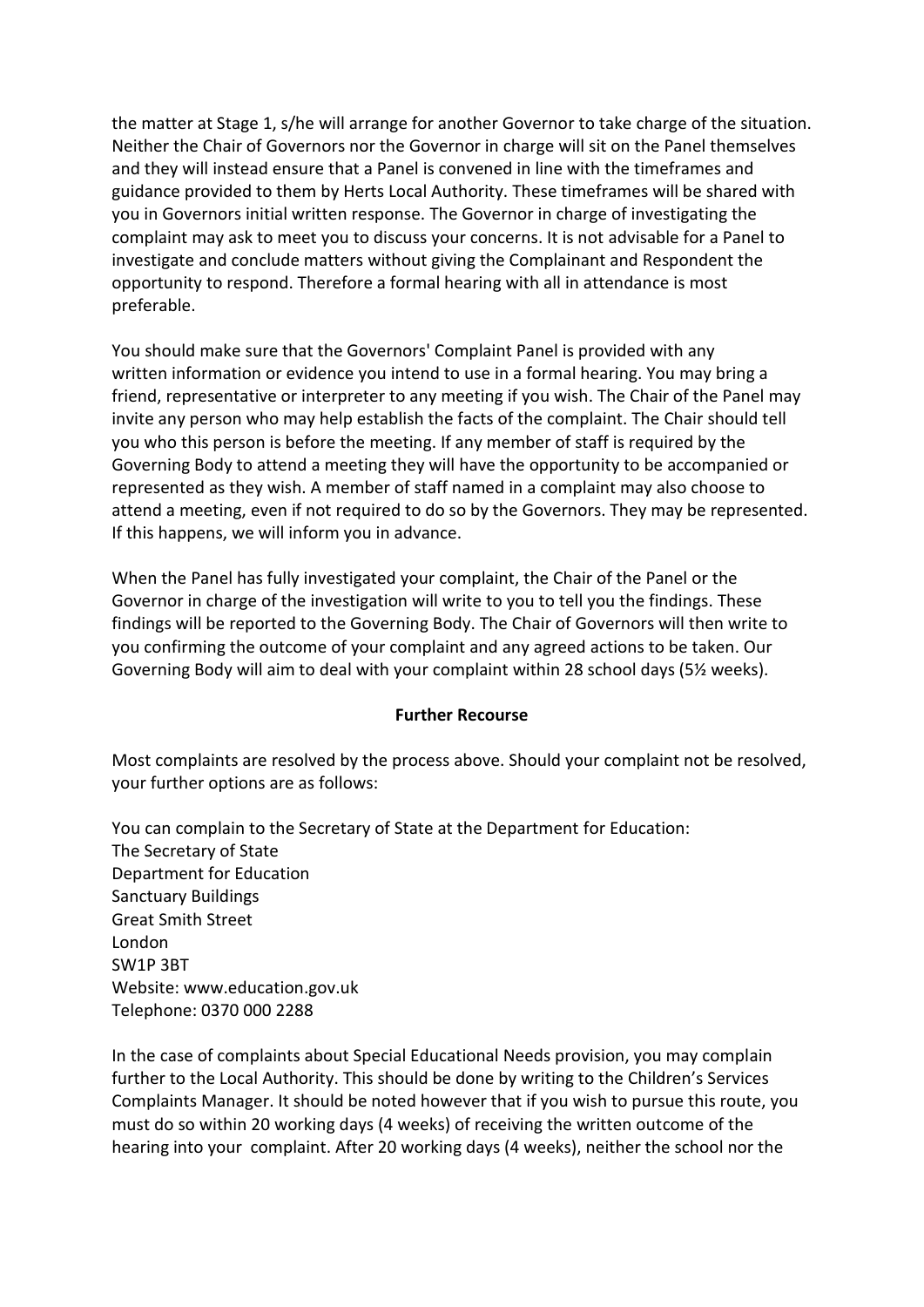Local Authority is under any obligation to investigate or progress your complaint any further.

#### **Useful Contacts**

Advisory Centre for Education POhWER Education Advice & Training Hertlands House 72 Durnsford Road Primett Road London Stevenage N11 2EJ SG1 3EE Web: www.ace-ed.org.uk Web: www.pohwer.net Phone: 0300 0115 142 Phone: 0300 456 2370

Children's Legal Centre National Youth Advocacy Service Riverside Office Centre (NYAS) Century House North Egerton House North Station Road Tower Road Colchester Birkenhead Essex Wirral CO1 1RE CH41 1FN Web: www.childrenslegalcentre.com Web: www.nyas.net Phone: 0345 345 4345 Phone: 0345 345 4345

Special Educational Needs & Disability Information Advice Support Service (SENDIASS) Web: www.hertfordshire.gov.uk/sendiass Email: SENDIASS@hertfordshire.gov.uk Phone: 01992 555847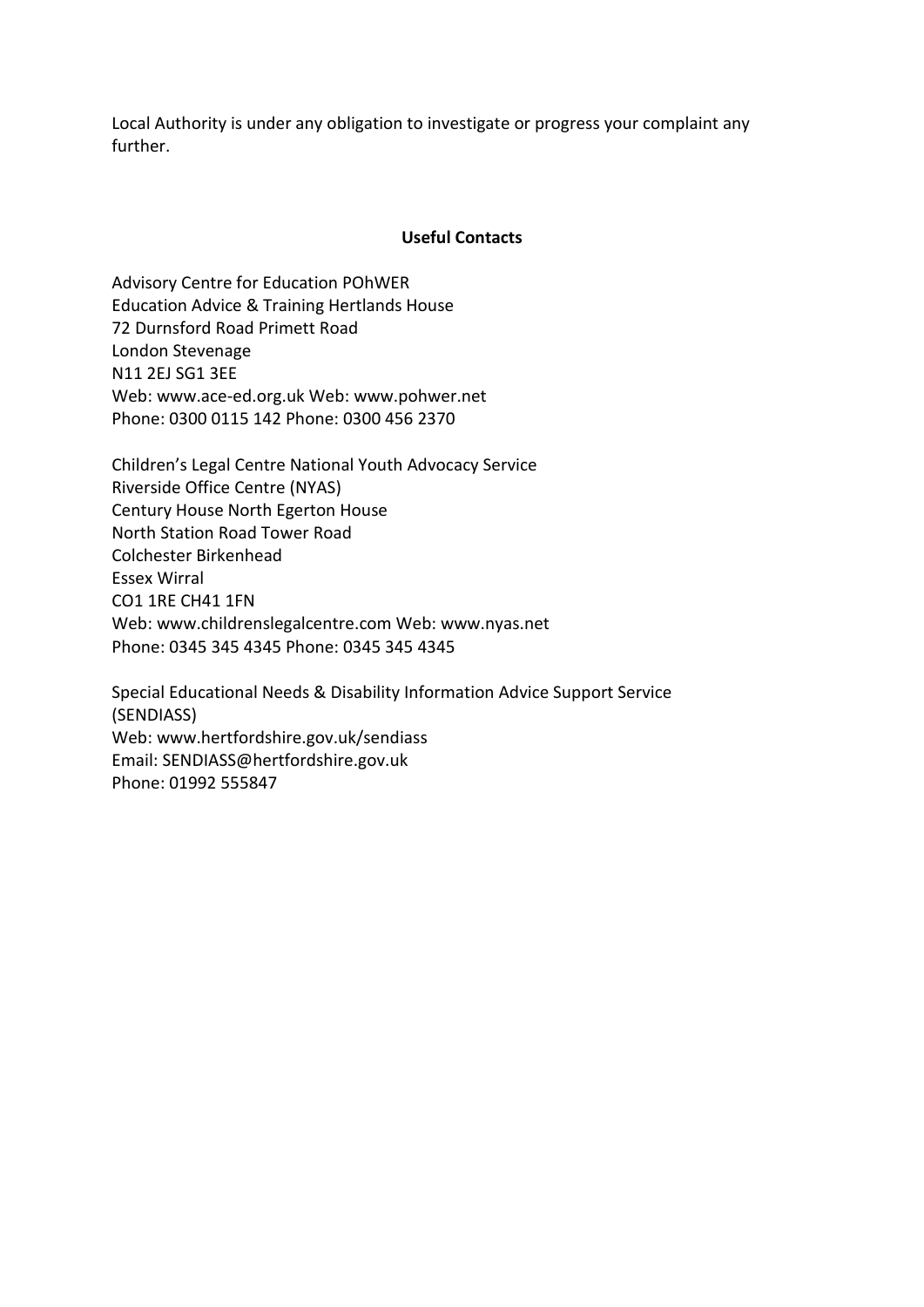# **Appendix 1**

Bernards Heath Infant and Nursery School Complaint Form



| Your Name:                                                                                  |
|---------------------------------------------------------------------------------------------|
| Your Address:                                                                               |
| Your Contact Number:                                                                        |
| <b>Email Address:</b>                                                                       |
| If you are making a complaint on behalf of someone else please provide their details below: |
| Details of complaint:                                                                       |

What steps, if any, have you already taken to resolve your complaint?